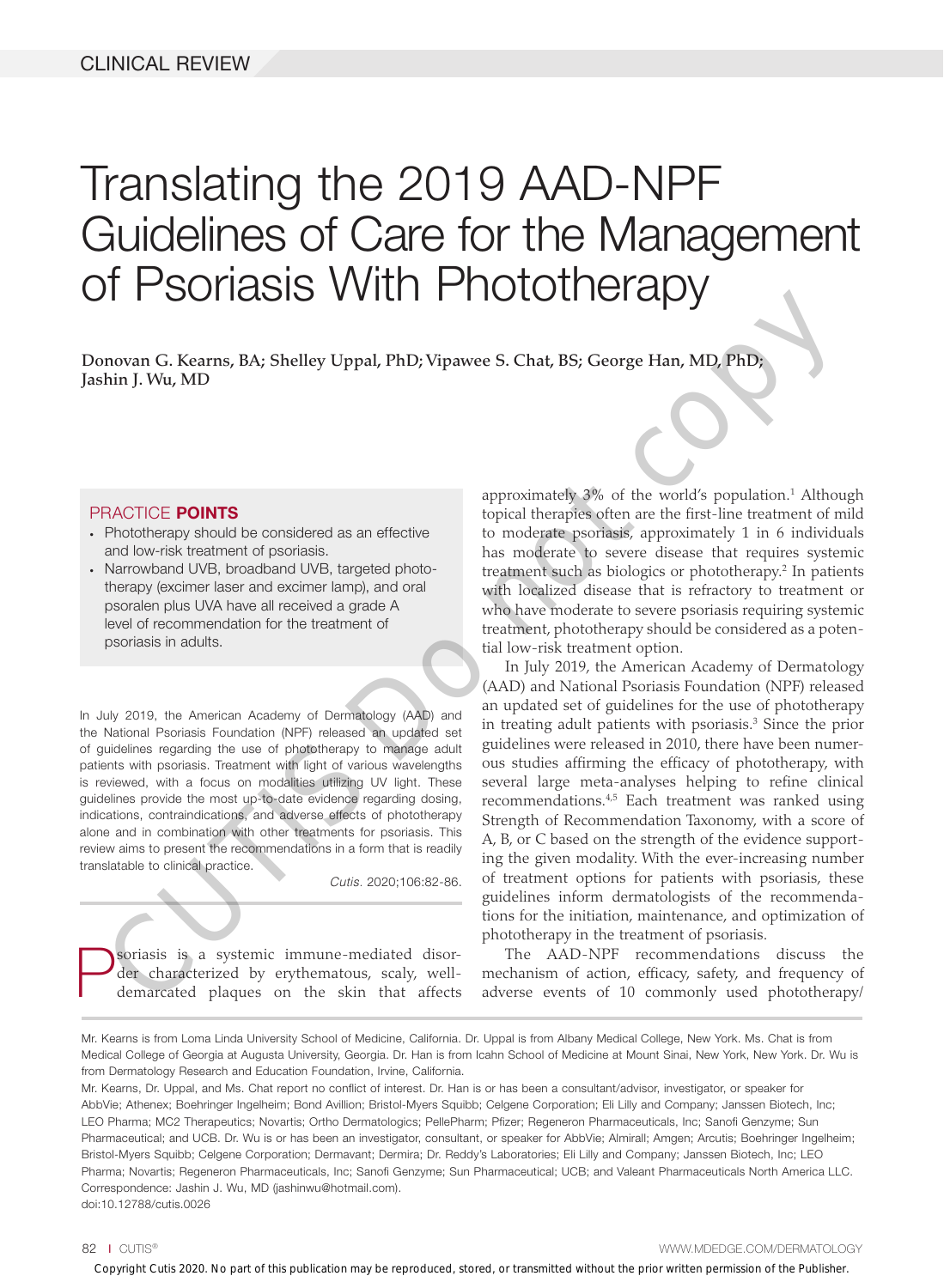photochemotherapy modalities. They also address dosing regimens, the potential to combine phototherapy with other therapies, and the efficacy of treatment modalities for different types of psoriasis.<sup>3</sup> The purpose of this discussion is to present these guidelines in a condensed form for prescribers of phototherapy and to review the most clinically significant considerations during each step of treatment. Of note, we only highlight the treatment of adult patients and do not discuss information relevant to pediatric patients with psoriasis.

#### Choosing a Phototherapy Modality

affected by disease, quality-of-life assessment, comorbidities, lifestyle, and cost of treatment.

Of the 10 phototherapy modalities reviewed in these guidelines, 4 were ranked by the AAD and NPF as having grade A evidence for efficacy in the treatment of moderate to severe plaque psoriasis. Treatments with a grade A level of recommendation included narrowband UVB (NB-UVB), broadband UVB (BB-UVB), targeted phototherapy (excimer laser and excimer lamp), and oral psoralen plus UVA (PUVA) therapy. Photodynamic therapy for psoriasis was given an A-level recommendation against its use, as it was found to be ineffective with an unfavorable side-effect profile. Treatments with a grade B level of recommendation—nonoral routes of PUVA therapy, pulsed dye laser/intense pulsed light for nail psoriasis only, Goeckerman therapy, and climatotherapy—have sufficient evidence available to support their treatment of moderate to severe psoriasis in some cases. Treatments with a grade C level of recommendation—Grenz ray therapy (also called borderline or ultrasoft therapy) and visible light therapy—have insufficient evidence to support their use in patients with moderate to severe psoriasis (Table 1).

| ediatric patients with psoriasis.<br>hoosing a Phototherapy Modality<br>hototherapy may be considered for patients with pso-<br>asis that affects more than 3% body surface area or for<br>ocalized disease refractory to conventional treatments.<br>V light is believed to provide relief from psoriasis via<br>ultiple mechanisms, such as through favorable altera-<br>ons in cytokine profiles, initiation of apoptosis, and local<br>nmunosupression. <sup>6</sup> There is no single first-line photo-<br>erapeutic modality recommended for all patients with<br>soriasis. Rather, the decision to implement a particular<br>odality should be individualized to the patient, con-<br>dering factors such as percentage of body surface area |                                           |                       | riasis (Table 1).             | ralen plus UVA (PUVA) therapy. Photodynamic therapy<br>for psoriasis was given an A-level recommendation<br>against its use, as it was found to be ineffective with ar<br>unfavorable side-effect profile. Treatments with a grade I<br>level of recommendation-nonoral routes of PUVA ther<br>apy, pulsed dye laser/intense pulsed light for nail psoriasi<br>only, Goeckerman therapy, and climatotherapy-have<br>sufficient evidence available to support their treatment o<br>moderate to severe psoriasis in some cases. Treatment<br>with a grade C level of recommendation-Grenz rat<br>therapy (also called borderline or ultrasoft therapy) and<br>visible light therapy-have insufficient evidence to sup<br>port their use in patients with moderate to severe pso |
|------------------------------------------------------------------------------------------------------------------------------------------------------------------------------------------------------------------------------------------------------------------------------------------------------------------------------------------------------------------------------------------------------------------------------------------------------------------------------------------------------------------------------------------------------------------------------------------------------------------------------------------------------------------------------------------------------------------------------------------------------|-------------------------------------------|-----------------------|-------------------------------|-------------------------------------------------------------------------------------------------------------------------------------------------------------------------------------------------------------------------------------------------------------------------------------------------------------------------------------------------------------------------------------------------------------------------------------------------------------------------------------------------------------------------------------------------------------------------------------------------------------------------------------------------------------------------------------------------------------------------------------------------------------------------------|
| <b>TABLE 1. Overview of Treatment Options</b>                                                                                                                                                                                                                                                                                                                                                                                                                                                                                                                                                                                                                                                                                                        | Level of                                  |                       |                               |                                                                                                                                                                                                                                                                                                                                                                                                                                                                                                                                                                                                                                                                                                                                                                               |
| <b>Treatment Modality</b>                                                                                                                                                                                                                                                                                                                                                                                                                                                                                                                                                                                                                                                                                                                            | Recommendation <sup>a</sup> Indicated Use |                       |                               | <b>Potential Side Effects</b>                                                                                                                                                                                                                                                                                                                                                                                                                                                                                                                                                                                                                                                                                                                                                 |
| NB-UVB                                                                                                                                                                                                                                                                                                                                                                                                                                                                                                                                                                                                                                                                                                                                               | Α                                         | Plaque psoriasis      |                               | Ocular toxicity, folate deficiency,<br>photocarcinogenesis                                                                                                                                                                                                                                                                                                                                                                                                                                                                                                                                                                                                                                                                                                                    |
| <b>BB-UVB</b>                                                                                                                                                                                                                                                                                                                                                                                                                                                                                                                                                                                                                                                                                                                                        | Α                                         | Plaque psoriasis      |                               | Similar risks to NB-UVB                                                                                                                                                                                                                                                                                                                                                                                                                                                                                                                                                                                                                                                                                                                                                       |
| Targeted (excimer)<br>phototherapy                                                                                                                                                                                                                                                                                                                                                                                                                                                                                                                                                                                                                                                                                                                   | Α                                         | Localized, scalp, and | palmoplantar psoriasis        | Erythema, tenderness, blistering                                                                                                                                                                                                                                                                                                                                                                                                                                                                                                                                                                                                                                                                                                                                              |
| Oral PUVA therapy                                                                                                                                                                                                                                                                                                                                                                                                                                                                                                                                                                                                                                                                                                                                    | Α                                         | Plaque psoriasis      |                               | Phototoxicity, nausea, pruritus, photo-<br>onycholysis, melanonychia                                                                                                                                                                                                                                                                                                                                                                                                                                                                                                                                                                                                                                                                                                          |
| Photodynamic therapy                                                                                                                                                                                                                                                                                                                                                                                                                                                                                                                                                                                                                                                                                                                                 | A (against its use)                       | Not recommended       |                               |                                                                                                                                                                                                                                                                                                                                                                                                                                                                                                                                                                                                                                                                                                                                                                               |
| Nonoral PUVA                                                                                                                                                                                                                                                                                                                                                                                                                                                                                                                                                                                                                                                                                                                                         | Β                                         | psoriasis             | Palmoplantar and pustular     | Phototoxicity                                                                                                                                                                                                                                                                                                                                                                                                                                                                                                                                                                                                                                                                                                                                                                 |
| Pulsed dye laser and intense<br>pulsed light                                                                                                                                                                                                                                                                                                                                                                                                                                                                                                                                                                                                                                                                                                         | B                                         | Nail psoriasis        |                               | Cuticle hyperpigmentation                                                                                                                                                                                                                                                                                                                                                                                                                                                                                                                                                                                                                                                                                                                                                     |
| Goeckerman therapy                                                                                                                                                                                                                                                                                                                                                                                                                                                                                                                                                                                                                                                                                                                                   | B                                         |                       | Severe/recalcitrant psoriasis | Local reactions (tar smarts)                                                                                                                                                                                                                                                                                                                                                                                                                                                                                                                                                                                                                                                                                                                                                  |
| Climatotherapy                                                                                                                                                                                                                                                                                                                                                                                                                                                                                                                                                                                                                                                                                                                                       | В                                         | Plaque psoriasis      |                               | Transient benefit                                                                                                                                                                                                                                                                                                                                                                                                                                                                                                                                                                                                                                                                                                                                                             |
| Grenz therapy                                                                                                                                                                                                                                                                                                                                                                                                                                                                                                                                                                                                                                                                                                                                        | C                                         |                       |                               | There is insufficient evidence to recommend these modalities at this time                                                                                                                                                                                                                                                                                                                                                                                                                                                                                                                                                                                                                                                                                                     |
| Visible light therapy                                                                                                                                                                                                                                                                                                                                                                                                                                                                                                                                                                                                                                                                                                                                | C                                         |                       |                               |                                                                                                                                                                                                                                                                                                                                                                                                                                                                                                                                                                                                                                                                                                                                                                               |
| Abbreviations: NB-UVB, narrowband UVB; BB-UVB, broadband UVB; PUVA, psoralen plus UVA.<br>consensus, opinion, case.                                                                                                                                                                                                                                                                                                                                                                                                                                                                                                                                                                                                                                  |                                           |                       |                               | <sup>a</sup> Strength of Recommendation Taxonomy (SORT): A, recommendation based on consistent and good-quality, patient-oriented<br>evidence; B, recommendation based on inconsistent or limited-quality, patient-oriented evidence; C, recommendation based on                                                                                                                                                                                                                                                                                                                                                                                                                                                                                                              |
| WW.MDEDGE.COM/DERMATOLOGY                                                                                                                                                                                                                                                                                                                                                                                                                                                                                                                                                                                                                                                                                                                            |                                           |                       |                               | VOL. 106 NO. 2   AUGUST 2020 8<br>Copyright Cutis 2020. No part of this publication may be reproduced, stored, or transmitted without the prior written permission of the Publisher.                                                                                                                                                                                                                                                                                                                                                                                                                                                                                                                                                                                          |

## TABLE 1. Overview of Treatment Options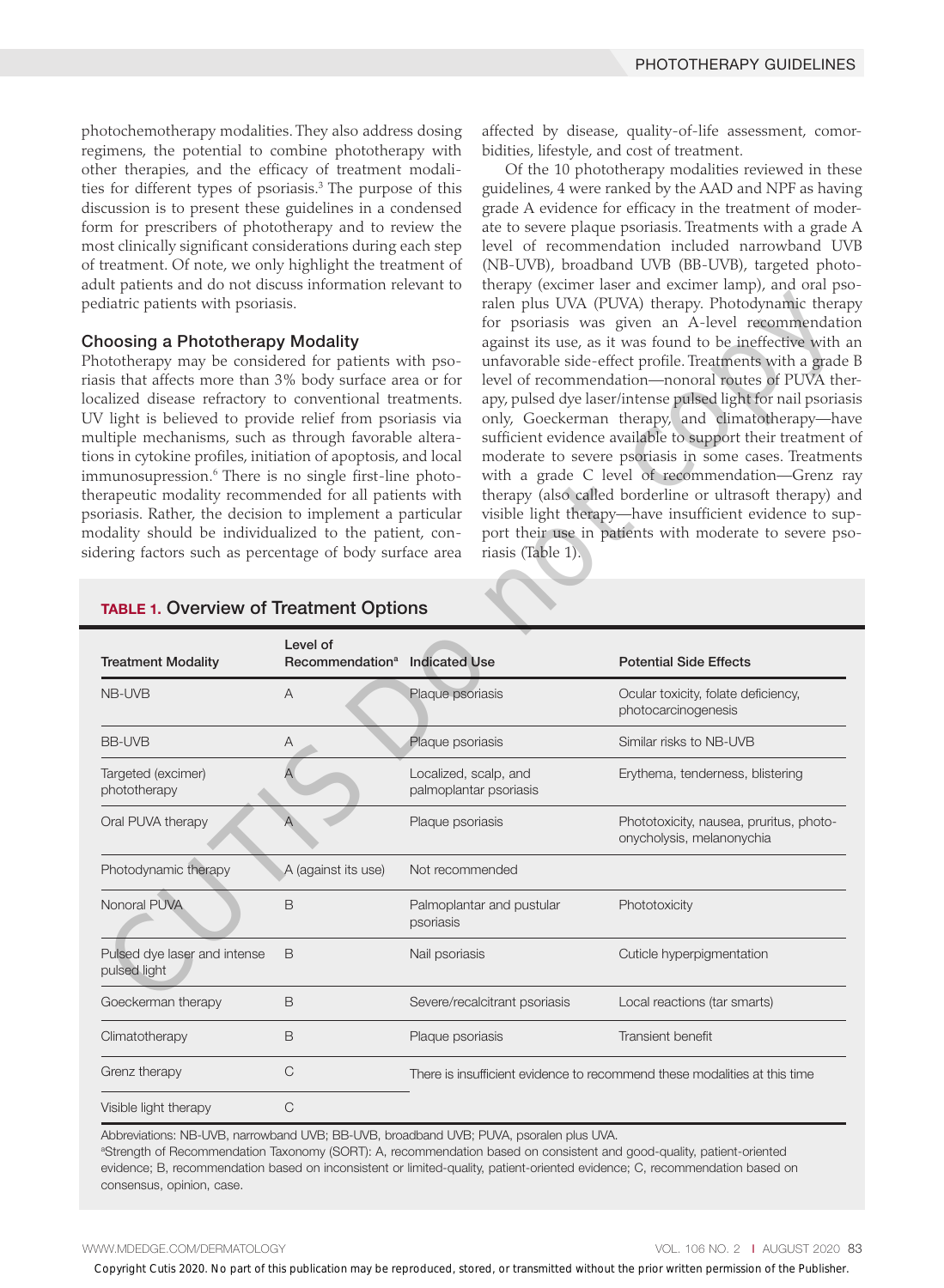Studies have shown that the ideal wavelength needed to produce a therapeutic effect (ie, clearance of psoriatic plaques) is 304 to 313 nm. Wavelengths of 290 to 300 nm were found to be less therapeutic and more harmful, as they contributed to the development of sunburns.7 Broadband UVB phototherapy, with wavelengths ranging from 270 to 390 nm, exposes patients to a greater spectrum of radiation, thus making it more likely to cause sunburn and any theoretical form of sun-related damage, such as dysplasia and cancer. Compared with NB-UVB phototherapy, BB-UVB phototherapy is associated with a greater degree of sun damage–related side effects. Narrowband UVB, with a wavelength range of 311 to 313 nm, carries a grade A level of recommendation and should be considered as first-line monotherapy in patients with generalized plaque psoriasis, given its efficacy and promising safety profile. Multiple studies have shown that NB-UVB phototherapy is superior to BB-UVB phototherapy in the treatment of moderate to severe psoriasis in adults.8,9 In facilities where access to NB-UVB is limited, BB-UVB monotherapy is recommended as the treatment of generalized plaque psoriasis.

Psoralen plus UVA, which may be used topically (ie, bathwater PUVA) or taken orally, refers to treatment with photosensitizing psoralens. Psoralens are agents that intercalate with DNA and enhance the efficacy of phototherapy.10 Topical PUVA, with a grade B level of recommendation, is an effective treatment option for patients with localized disease and has been shown to be particularly efficacious in the treatment of palmoplantar pustular psoriasis. Oral PUVA is an effective option for psoriasis with a grade A recommendation, while bathwater PUVA has a grade B level of recommendation for moderate to severe plaque psoriasis. Oral PUVA is associated with greater systemic side effects (both acute and subacute) compared with NB-UVB and also is associated with photocarcinogenesis, particularly squamous cell carcinoma in white patients.<sup>11</sup> Other side effects from PUVA include pigmented macules in sun-protected areas (known as PUVA lentigines), which may make evaluation of skin lesions challenging. Because of the increased risk for cancer with oral PUVA, NB-UVB is preferable as a first-line treatment vs PUVA, especially in patients with a history of skin cancer.<sup>12,13</sup>

Goeckerman therapy, which involves the synergistic combination of UVB and crude coal tar, is an older treatment that has shown efficacy in the treatment of severe or recalcitrant psoriasis (grade B level of recommendation). One prior case-control study comparing the efficacy of Goeckerman therapy with newer treatments, such as biologic therapies, steroids, and oral immunosuppressants, found a similar reduction in symptoms among both treatment groups, with longer disease-free periods in patients who received Goeckerman therapy than those who received newer therapies (22.3 years vs 4.6 months).14 However, Goeckerman therapy is utilized less frequently than more modern therapies because of the time required for treatment and declining insurance reimbursements for it. Climatotherapy, another older established therapy, involves the temporary or permanent relocation of patients to an environment that is favorable for disease control (grade B level of recommendation). Locations such as the Dead Sea and Canary Islands have been studied and shown to provide both subjective and objective improvement in patients' psoriasis disease course. Patients had notable improvement in both their psoriasis area and severity index score and quality of life after a 3- to 4-week relocation to these areas.15,16 Access to climatotherapy and the transient nature of disease relief are apparent limitations of this treatment modality.

Grenz ray is a type of phototherapy that uses longerwavelength ionizing radiation, which has low penetrance into surrounding tissues and a 95% absorption rate within the first 3 mm of the skin depth. This treatment has been used less frequently since the development of newer alternatives but should still be considered as a second line to UV therapy, especially in cases of recalcitrant disease and palmoplantar psoriasis, and when access to other treatment options is limited. Grenz ray has a grade C level of recommendation due to the paucity of evidence that supports its efficacy. Thus, it is not recommended as first-line therapy for the treatment of moderate to severe psoriasis. Visible light therapy is another treatment option that uses light in the visible wavelength spectrum but predominantly utilizes blue and red light. Psoriatic lesions are sensitive to light therapy because of the elevated levels of naturally occurring photosensitizing agents, called protoporphyrins, in these lesions.<sup>17</sup> Several small studies have shown improvement in psoriatic lesions treated with visible light therapy, with blue light showing greater efficacy in lesional clearance than red light.<sup>18,19</sup> Copyright Cutis 2020. No part of the store and the cutis 2020 and the cutis 2020 and the prior of the cutis 2020 and the prior of the cutis 2020 and the prior written is the prior written in the Publisher. The cutis 2020

Pulsed dye laser is a phototherapy modality that has shown efficacy in the treatment of nail psoriasis (grade B level of recommendation). One study comparing the effects of tazarotene cream 0.1% with pulsed dye laser and tazarotene cream 0.1% alone showed that patients receiving combination therapy had a greater decrease in nail psoriasis severity index scores, higher scores on the patient's global assessment of improvement, and higher rates of improvement on the physician global assessment score. A physician global assessment score of 75% improvement or more was seen in patients treated with combination therapy vs monotherapy  $(5.3\% \text{ vs } 31.6\%).^{20}$ Intense pulsed light, a type of visible light therapy, also has been used to treat nail psoriasis, with one study showing notable improvement in nail bed and matrix disease and a global improvement in nail psoriasis severity index score after 6 months of biweekly treatment.<sup>21</sup> However, this treatment has a grade B level of recommendation given the limited number of studies supporting the efficacy of this modality.

84 I CUTIS® WWW.MDEDGE.COM/DERMATOLOGY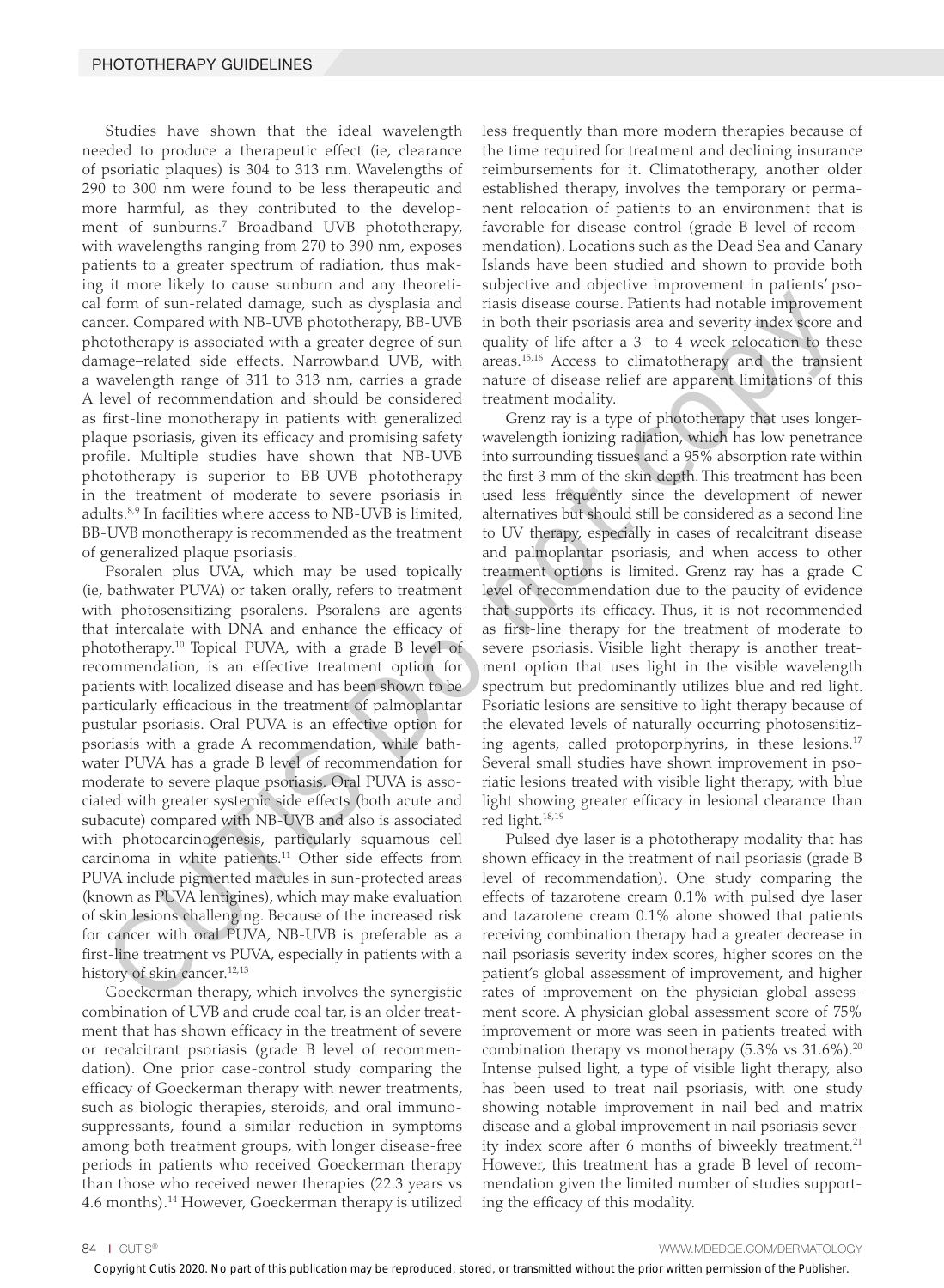#### Initiation of Phototherapy

Prior to initiating phototherapy, it is important to assess the patient for any personal or family history of skin cancer, as phototherapy carries an increased risk for cutaneous malignancy, especially in patients with a history of skin cancer.22,23 All patients also should be evaluated for their Fitzpatrick skin type, and the minimal erythema dose should be defined for those initiating UVB treatment. These classifications can be useful for the initial determination of treatment dose and the prevention of treatment-related adverse events (TRAEs). A careful drug history also should be taken before the initiation of phototherapy to avoid photosensitizing reactions. Thiazide diuretics and tetracyclines are 2 such examples of medications commonly associated with photosensitizing reactions.<sup>24</sup>

Fitzpatrick skin type and/or minimal erythema dose testing also are essential in determining the appropriate initial NB-UVB dose required for treatment initiation (Table 2). Patient response to the initial NB-UVB trial will determine the optimal dosage for subsequent maintenance treatments.

For patients unable or unwilling to commit to officebased or institution-based treatments, home NB-UVB is another therapeutic option. One study comparing patients with moderate to severe psoriasis who received home NB-UVB vs in-office treatment showed comparable psoriasis area and severity index scores and quality-oflife indices and no difference in the frequency of TRAE indices. It is important to note that patients who received home treatment had a significantly lower treatment burden (*P*≤.001) and greater treatment satisfaction than those receiving treatment in an office-based setting (*P*=.001).25

#### Assessment and Optimization of Phototherapy

After an appropriate starting dosage has been established, patients should be evaluated at each subsequent visit for the degree of treatment response. Excessive

# TABLE 2. Estimation of Initial NB-UVB Dose by Fitzpatrick Skin Type<sup>a,b</sup>

| <b>Fitzpatrick Skin Type</b> | NB-UVB Dose, mJ/cm <sup>2</sup> |
|------------------------------|---------------------------------|
| I and II                     | 300                             |
| III and IV                   | 500                             |
| V and VI                     | 800                             |

Abbreviation: NB-UVB, narrowband UVB.

a Minimal erythema dose should be tested in a sun-protected region on the hip or buttock using a 2×2-cm area of skin. **Minimal erythema dose testing should not be performed in** patients with Fitzpatrick skin types V and VI. These patients should be started at an initial dose of 800 mJ/cm<sup>2</sup> and increased as tolerated.

erythema (lasting more than 48 hours) or adverse effects, such as itching, stinging, or burning, are indications that the patient should have their dose adjusted back to the last dose without such adverse responses. Because tolerance to treatment develops over time, patients who miss a scheduled dose of NB-UVB phototherapy require their dose to be temporarily lowered. Targeted dosage of UVB phototherapy at a frequency of 2 to 3 times weekly is preferred over treatment 1 to 2 times weekly; however, consideration should be given toward patient preference.26 Dosing may be increased at a rate of 5% to 10% after each treatment, as tolerated, if there is no clearance of skin lesions with the original treatment dose. Patient skin type also is helpful in dictating the maximum phototherapy dose for each patient (Table 3).

Once a patient's psoriatic lesions have cleared, the patient has the option to taper or indefinitely continue maintenance therapy. The established protocol for patients who choose to taper therapy is treatment twice weekly for 4 weeks, followed by once-weekly treatment for the second month. The maintenance dosage is held constant during the taper. For patients who prefer indefinite maintenance therapy, treatment is administered every 1 to 2 weeks, with a maintenance dosage that is approximately 25% lower than the original maintenance dosage.

#### Treatment Considerations

Efforts should be made to ensure that the long-term sequalae of phototherapy are minimized (Table 1). Development of cataracts is a recognized consequence of prolonged UVB exposure; therefore, eye protection is recommended during all UVB treatment sessions to reduce the risk for ocular toxicity. Although pregnancy is not a contraindication to phototherapy, except for PUVA, there is a dose-dependent degradation of folate with NB-UVB treatment, so folate supplementation (0.8 mg) is recommended during NB-UVB treatment to prevent development of neural tube defects in fetuses of patients who are pregnant or who may become pregnant.<sup>27</sup> Extrained to the numeral three states and the properties in the cutis 2020 and the state of the publication model is given by a small three states of the publication model in the column of the cutis cuties of the publicat

# TABLE 3. Maximum Dose for NB-UVB Phototherapy<sup>a,b</sup>

| <b>Fitzpatrick Skin Type</b> | NB-UVB Dose, mJ/cm <sup>2</sup> |
|------------------------------|---------------------------------|
| I and II                     | 2000                            |
| III and IV                   | 3000                            |
| V and VI                     | 5000                            |

Abbreviation: NB-UVB, narrowband UVB.

a Doses may be increased by 5% to 10% at each treatment, as tolerated.

<sup>b</sup>Regardless of skin type, maximum dose in facial regions should not exceed 1 J/cm<sup>2</sup>.

#### WWW.MDEDGE.COM/DERMATOLOGY **VOL. 106 NO. 2 I AUGUST 2020 85**